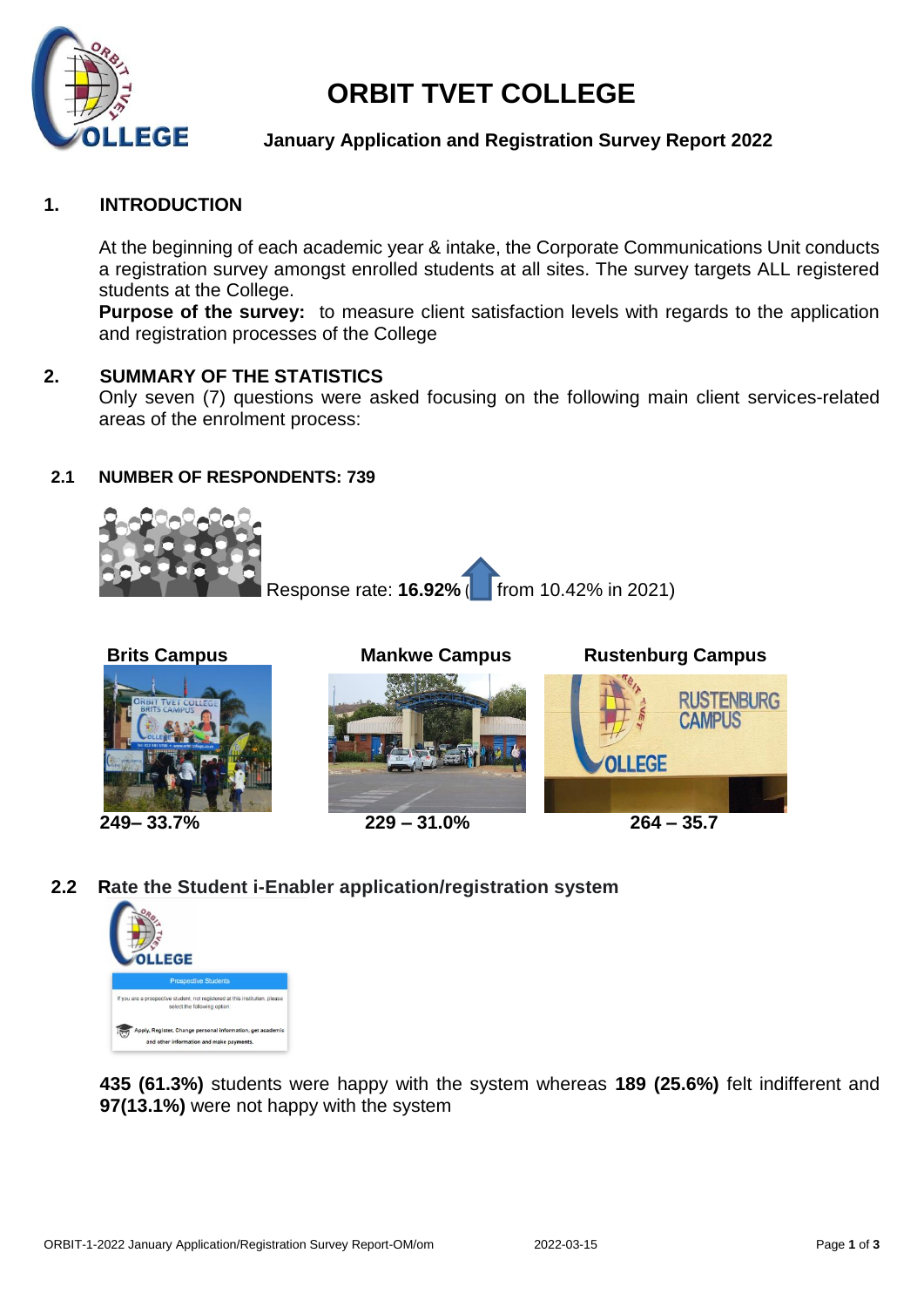# **2.3 Experience on the Learner Profile Portal**

The learner profile was easy to use as **72.1%** of students indicated, with **8.7%** finding the portal difficult and **19.2%** finding it average.



# **2.4 Entire enrolment (Career guidance, application and registration) process**



- **2.5 Did you find the SCHOOL LEAVING SUBJECT UPLOADING GUIDE on the College website helpful?**
	- **YES** 70.5%  $NO - 29.5%$

## **2.6 Rate the feedback from the College regarding your application status via SMS**



- **-** 465 (62.9%)  $\bullet$  - 183 (24.8%)
- $\approx$  91 (12.3%)

## **2.7 Were the Facebook updates adequate and helpful?**

 **YES** – 88% **NO**- 12%